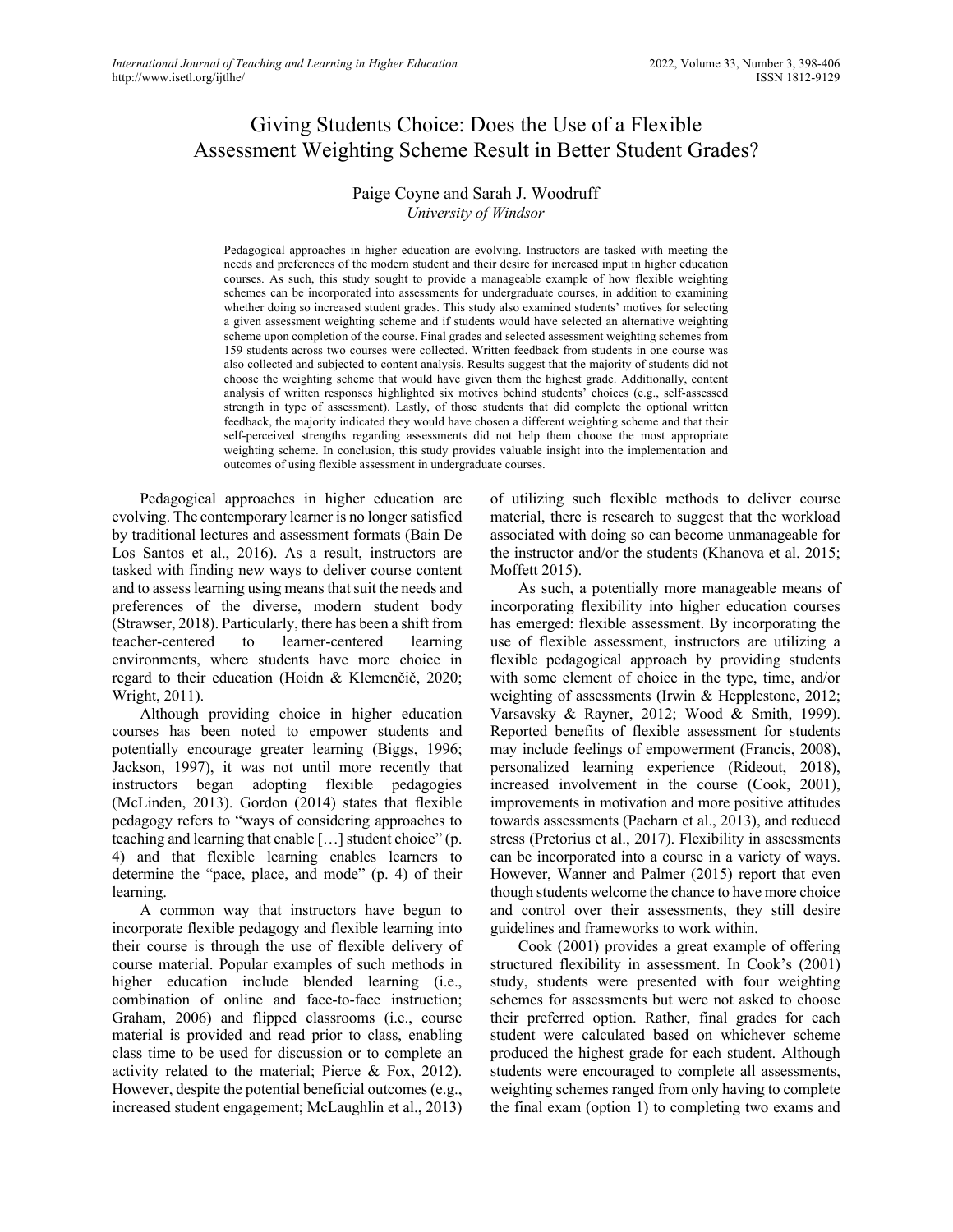five online quizzes (option 4), giving students options regarding the number of assessments they wished to complete. As such, if students only chose to complete the final exam, only one weighting scheme remained available to them. Results revealed that this flexible approach to assessment was well-received by students and that they felt more in control of their own learning (Cook, 2001). Results also indicated that students who completed all assessments were typically rewarded with higher grades than those who only sat for the final exam. Conversely, in a study by Wanner and Palmer (2015), where the number of assessments was fixed, students were given the opportunity to choose the type and timing of assessments, as well as the type of feedback they received. Results of Wanner and Palmer's (2015) study suggest that students welcomed such types of flexible assessments but highlighted the importance of not overwhelming students with too much choice.

As evidenced by the above studies, there are a variety of means by which instructors can incorporate flexibility into assessments. In addition to providing flexibility in the type, timing, or number of assessments students can complete, many instructors have begun offering flexibility in assessment through the use of weighting schemes (Cook, 2001; Francis, 2008; Irwin & Hepplestone, 2012; Pacharn et al., 2013; Rideout, 2018; Wanner & Palmer, 2015; Wood & Smith, 1999). For example, Rideout (2018) allowed students from twelve undergraduate courses the opportunity to select, from a range, the weighting of some class assessments (others had fixed weightings), while also permitting students to forgo the completion of non-mandatory quizzes should they choose to do so. Findings demonstrated that most students made some change to the original instructorprovided weighting scheme but that many also still opted for the default scheme. Additionally, while students were given the option of opting out of a number of assessments, the majority chose not to but instead shifted the weight of assessments based on their perceived strengths. However, despite a few recent examples, such as that by Rideout (2018), research outlining the implementation of student-selected weighting schemes in higher education and how such schemes relate to student grades is still somewhat limited and warrants further exploration.

## **Research Questions (RQs)**

RQ#1: Does providing student choice in course assessment weighting lead to better grades?

RQ#2: What are the students' motives for selecting a given assessment weighting scheme selections?

RQ#3: Upon completion of the course, do students wish they had selected a different assessment weighting scheme and, if so, why?

## **Methods**

#### **Participants**

Data were collected from 159 students from two separate, single-semester, upper-year undergraduate Kinesiology courses at a mid-sized Canadian university, taught by the same instructor. Both courses were not mandatory for degree completion, resulting in students self-selecting to enroll and complete each course. A total of 99 students completed Course 1 and 60 students completed Course 2.

#### **Assessments and Weighting Options**

## *Course 1*

Four different course weighting schemes were presented to students on the first day of class (in the course syllabus; see Table 1 for details). The schemes were discussed, and the instructor answered any student questions. The schemes were developed based on formats, with higher weightings towards examinations (A and B), group work (D), or individual assignments (C and D). In past offerings of the courses, the course weighting option C was used.

## *Course 2*

Four different course weighting schemes were presented to students on the first day of class (in the course syllabus; see Table 2 for details). The schemes were discussed, and the instructor answered any student questions. The schemes were developed based on formats, with higher weightings towards examinations (A and B), group work (C and D), or individual assignments (D). In past offerings of the courses, the course weighting option C was used.

# **Design**

## *Course 1*

On the first day of class, the instructor introduced and explained all course assessments and informed the students that they would have a choice in the weighting of such assessments. As described above, students in both courses were presented with four potential weighting schemes (i.e., A, B, C, and D, respectively for each course). After explaining each assessment weighting scheme, students were notified that they would have until 4 pm on a specified day (approximately 2 weeks before the first assessment was due) to select their preferred weighting scheme. To submit their selections, students were asked to complete an online form via the course's learning management system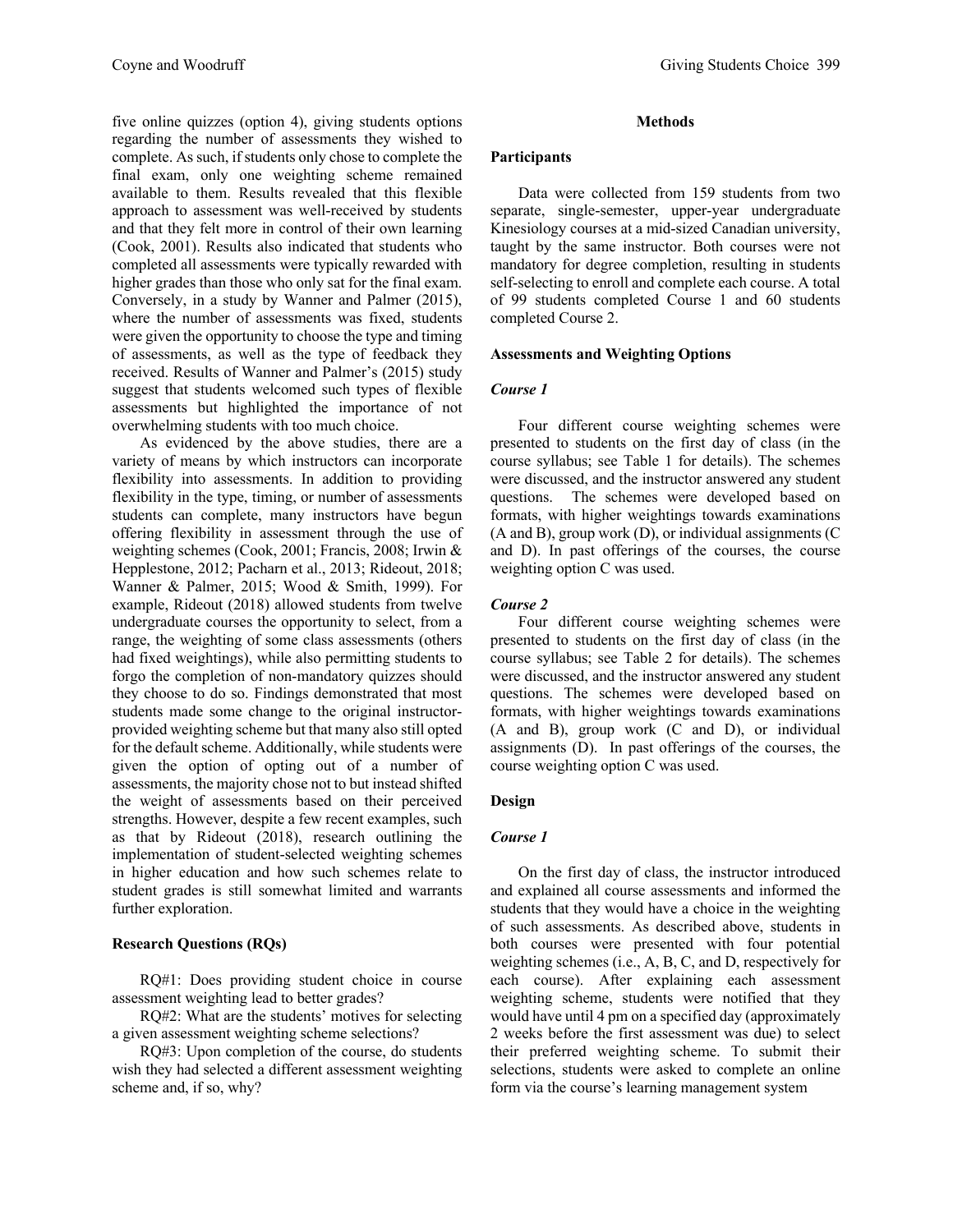| Grading      |                                                     | Lab Report <sup>a</sup> Assignment <sup>b</sup> Midterm <sup>c</sup> |     | Final <sup>d</sup> | Class Grades <sup>e</sup> | Correctly chose Did not chose   |                    |
|--------------|-----------------------------------------------------|----------------------------------------------------------------------|-----|--------------------|---------------------------|---------------------------------|--------------------|
| Scheme       | (Group work) (Individual) (Individual) (Individual) |                                                                      |     |                    | M(SD)                     | highest grading highest grading |                    |
|              |                                                     |                                                                      |     |                    |                           | scheme<br>$\%$ (n)              | scheme<br>$\%$ (n) |
| A $(n = 2)$  | 10%                                                 | 10%                                                                  | 40% | 40%                | $53.3\% (0.10)$           | $50\%$ (1)                      | $50\%$ (1)         |
| $B(n = 12)$  | 15%                                                 | 15%                                                                  | 35% | 35%                | $77.2\% (0.07)$           | $0\%$ (0)                       | 100% (12)          |
| C $(n = 35)$ | 15%                                                 | 25%                                                                  | 25% | 35%                | $76.0\% (0.10)$           | $60\% (21)$                     | $40\%$ (14)        |
| D $(n = 50)$ | <b>20%</b>                                          | <b>20%</b>                                                           | 30% | 30%                | $73.6\% (0.07)$           | $42\%$ (21)                     | 58% (29)           |

## **Table 1** *Assessment Weighting Scheme for Course 1*

a Lab report consisted of data collection, data reporting, and short answer data analysis questions <sup>b</sup>Assignment was a two-page reflection-based paper<br><sup>e</sup>Midterm consisted of multiple choice, true or false

<sup>e</sup>Midterm consisted of multiple choice, true or false, and short answer questions covering material from the first half of the semester

d Final Exam consisted of multiple choice, true or false, and short answer questions covering material from the second half of the semester

e Class grades were calculated based on the grading scheme chosen by the student

(i.e., Blackboard). If students did not select a weighting scheme prior to the above-mentioned deadline, they were notified that they would be automatically assigned weighting option C, as this was the weighting scheme used in previous years (i.e., when students were not given a choice).

#### *Course 2*

In similar fashion to Course 1, students were given the option to select their preferred assessment weighting scheme for Course 2. Moreover, in addition to the university's mandated *Student Evaluation of Teaching* forms completed within the final two weeks of the class, students were given the opportunity to provide voluntary and anonymous feedback on the course. Particularly, students were asked the following two questions: "Why did you choose the weighting option you did at the start of the class?" (open-ended) and "Would you chose the same grade weighting option now as you did at the start of the class?" (yes or no response with a prompt to explain if "no" was chosen).

#### **Table 2**

*Assessment Weighting Schemes for Course 2*

| Grading      | Lab Report <sup>a</sup> Assignment <sup>b</sup> Midterm <sup>c</sup> |     |     | Final <sup>d</sup> | Class Grades <sup>e</sup> | Correctly chose Did not chose   |              |
|--------------|----------------------------------------------------------------------|-----|-----|--------------------|---------------------------|---------------------------------|--------------|
| Scheme       | (Group work) (Individual) (Individual) (Individual)                  |     |     |                    | M(SD)                     | highest grading highest grading |              |
|              |                                                                      |     |     |                    |                           | scheme                          | scheme       |
|              |                                                                      |     |     |                    |                           | $\frac{6}{2}$ (n)               | $\%$ (n)     |
| A $(n = 2)$  | 10%                                                                  | 10% | 40% | 40%                | $53.3\% (0.10)$           | $50\%$ (1)                      | $50\%$ (1)   |
| $B(n = 12)$  | 15%                                                                  | 15% | 35% | 35%                | $77.2\% (0.07)$           | $0\%$ (0)                       | $100\%$ (12) |
| C $(n = 35)$ | 15%                                                                  | 25% | 25% | 35%                | $76.0\% (0.10)$           | $60\% (21)$                     | $40\%$ (14)  |
| D $(n = 50)$ | 20%                                                                  | 20% | 30% | 30%                | $73.6\% (0.07)$           | $42\%$ (21)                     | 58% (29)     |

a Assignment was a one-page paper where students applied course concepts to a specific real-world situation <sup>b</sup>Term Project was a group-based tasks, where students conducted fieldwork and then wrote four-page paper and provided a twenty-minute presentation on a selected course topic

c Midterm consisted of multiple choice, true or false, and short answer questions covering material from the first half of the semester

d Final Exam consisted of multiple choice, true or false, and short answer questions covering material from the second half of the semester

e Class grades were calculated based on the grading scheme chosen by the student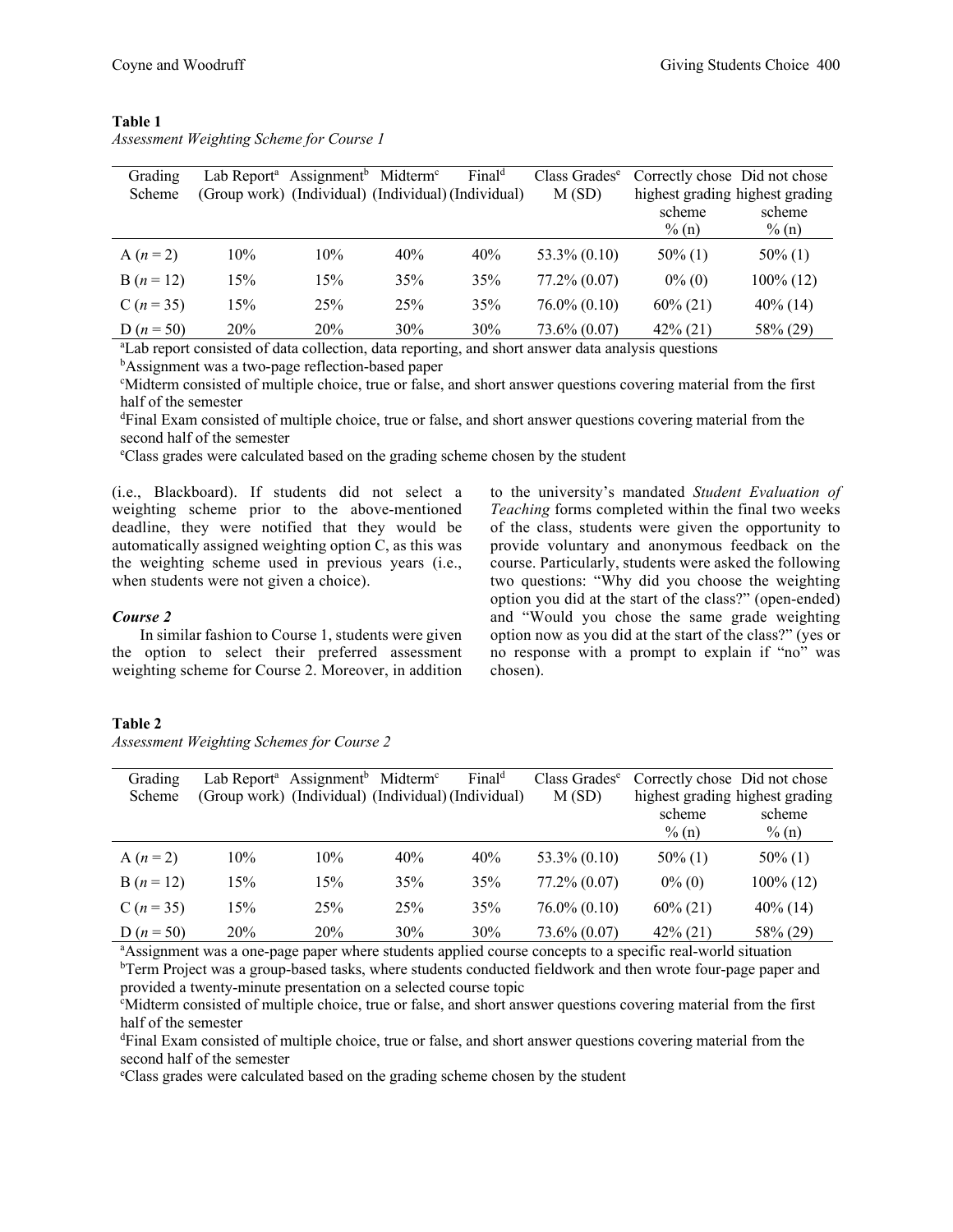## **Data analysis**

#### *Course 1*

Upon completion of the course, descriptive statistics (i.e., means and standard deviations) of class grades, stratified by assessment weighting scheme were calculated. Additionally, for each assessment weighting scheme, frequency counts and percentages were calculated to determine the number of students who correctly (or incorrectly) selected the weighting scheme that would have resulted in their highest grade. The difference between the highest grade and their chosen weighting scheme was calculated. It should be noted that prior to data analysis, all identifying information was removed from the data to ensure student anonymity and all methods were cleared by the University of Windsor Research Ethics Board.

## *Course 2*

Quantitative analyses, including descriptive statistics (i.e., means and standard deviations), for Course 2 were conducted in identical fashion to Course 1. Again, all identifying information was removed from the data to ensure student anonymity and all methods were cleared by the University of Windsor Research Ethics Board.

The additional open-ended question (i.e., "Why did you choose the weighting option you did at the start of the class?") was examined by means of an inductive content analysis (i.e., a systematic and verifiable means of analyzing qualitative data; Cohen et al., 2018). First, both authors engaged in a familiarization period (i.e., reading and re-reading the responses to become familiar with the data) and noted any interesting patterns in the data. Then, the authors met, discussed their notes, and inductively (i.e., from the data) came up with a series of mutually agreed upon themes to code for. Once themes were established, a codebook (which included the name, description, details, and examples for each theme) was created to guide the analysis. Then, each author, using the codebook, independently coded all student responses. Each student response could be coded into more than one theme. Once both authors completed their coding, a meeting was organized to discuss any and all discrepancies in coding (similar to Santarossa et al., 2019). Specifically, for every instance where codes did not match, each author shared their perspective and reasonings for coding a response in a particular way. Once both authors presented their rationales, a final decision as to how the response would be coded was made collectively (Santarossa et al., 2016; Tiggemann & Zaccardo, 2018).

Lastly, frequency counts and percentages were calculated based on student responses to the yes-no question "Would you chose the same grade weighting option now as you did at the start of the class?". Unfortunately, due to the confidentiality of the course feedback, student responses to both additional feedback questions could not be matched to individual students' grades.

## **Results**

## **Course 1**

Among 99 participants, the class average (based on their self-selected weighting schemes) was 74.5%  $(\pm 0.09)$ . Weighting scheme B (i.e., favoured towards midterm/final examinations) proved to have the highest overall average (see Table 1). In total, 43 students (43%) chose the weighting scheme that resulted in their highest potential grade, whereas 56 students (57%) did not. Table 1 indicates the percentage of participants who correctly/incorrectly chose the highest grading scheme. Among those who did not choose their highest potential weighting scheme, the average grade difference between what they chose and the option that would have resulted in their highest grade was -1.05% (ranging from -0.01% to -8.54%). Although option D was the most popular weighting scheme chosen (i.e., weighting scheme with highest group work grade and the lowest final exam weighting), it did have the lowest proportion of participants who correctly chose their highest weighting scheme. Interestingly, weighting scheme B resulted in the highest final grade average, yet had zero students correctly chose it.

# **Course 2**

Among 60 participants, the class average (based on their self-selected weighting schemes) was 78.0%  $(\pm 0.09)$ . Weighting scheme A (i.e., favoured towards midterm/final examinations) proved to have the highest overall grade average (see Table 2); however, only 1 student chose this option.

In total, 12 students (20%) correctly chose the weighting scheme that resulted in their highest potential grade; conversely, 48 students (80%) did not (see Table 2). Among those that did not choose the weighing scheme that would have resulted in their highest potential grade, the average difference between what they chose and the highest option was -0.79% (ranging from -0.03% to 4.45%). Although weighting scheme C had the highest overall average and was the most popular grading scheme chosen (also highest level of group work), it did have the lowest proportion of participants who correctly chose the weighting scheme that would have resulted in their highest potential grade (besides B with 0%).

A total of 37 students completed the additional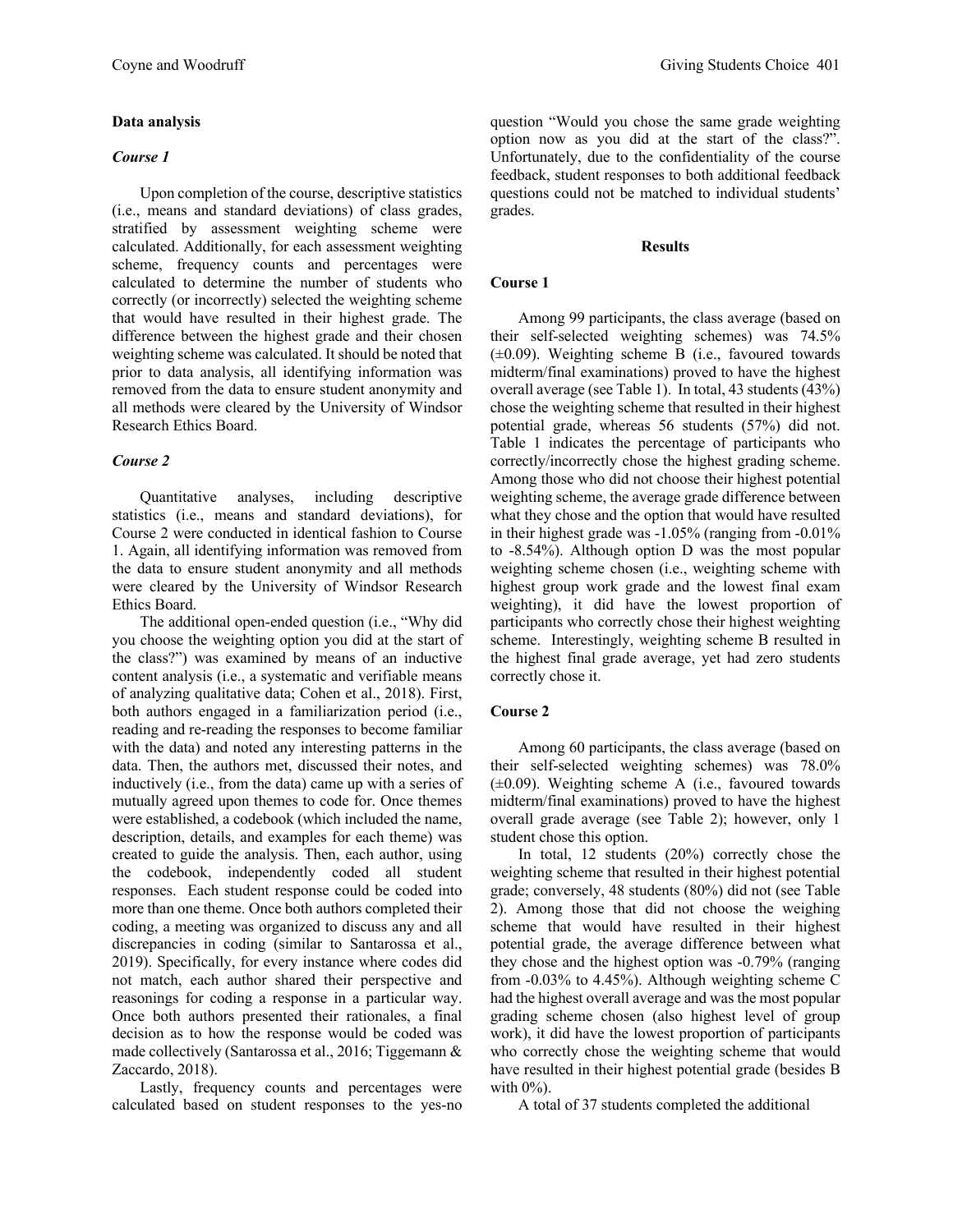additional course feedback. Content analysis revealed six themes from the qualitative responses to the question "Why did you choose the weighting option you did at the start of the class?" (see Table 3 for breakdown).

#### **Table 3**

*Student Rationales for Selecting their Preferred Weighting Scheme*

| Theme                                           | Responses % $(n)$ |
|-------------------------------------------------|-------------------|
| Self-Assessed Strength in<br>Type of Assessment | $62.0\%$ (23)     |
| Self-Assessed Strength in<br>Group-Based Work   | 27.0% (37)        |
| Balance                                         | $21.6\%$ (8)      |
| <b>Stress Reduction</b>                         | $5.4\%$ (2)       |
| <b>Starting with Lower Stakes</b>               | $5.4\%$ (2)       |
| Scheduling                                      | $2.7\%$ (1)       |

#### *Self-Assessed Strength in Type of Assessment*

Just over  $62\%$  of students  $(n = 23)$  chose a weighting scheme, at least in part, based on their selfperceived strength for examinations or assignments. For example, a student who selected weighting scheme D did so because they perceived themselves to be "way better at assignments than [they are] on exams." Conversely, another student chose weighting scheme A as they believed they "test[ed] well on midterms and finals."

## *Self-Assessed Strength in Group-Based Work*

Ten students (27%) mentioned selecting a specific weighting scheme, at least in part, based on their preference for individual or group work. For example, one student chose weight scheme C because they perceived themselves to "do better on group projects because [they] work better on a team than as an individual," whereas another student chose weighting scheme B as a result of being uncertain "if [they] would do well with [their] group" and "if [their group] would properly do their part" and preferred when their "midterm and final mark was on [them]."

## *Balance*

Eight students (21.6%) mentioned selecting the weighting scheme they felt was most equally distributed between all assessments. For example, two students respectively said, "I chose C, seemed pretty fair and even" and "C. things were more evenly weighted."

#### *Stress Reduction*

Two students (5.4%) stated they choose weighting schemes to reduce their stress. For example, one of the students chose weighting scheme D to have "less stress during midterm and finals season."

## *Starting with Lower Stakes*

Two students (5.4%) displayed preferences for having the first examination (i.e., the midterm) weighted less. As a result, these students choose weighting scheme C so they could assess the "style of testing and make appropriate adjustments" for the final exam, which would be worth more under their selected weighting scheme.

#### *Scheduling*

One (2.7%) student chose a weighting scheme for scheduling reasons. Specifically, they chose option C "because [they] had a lot of stuff going on around the midterm so [they] made it low."

Additionally, of the 37 students that completed the additional feedback at the end of the course, 64% (*n* = 23) indicated that they would change their assessment weighting scheme, whereas  $36\%$  (n = 13) said that they would not change their previously selected course assessment weighting scheme. Of the 23 students that that indicated they would change the assessment weighting scheme chosen, eleven provided an explanation, with all citing that they did better on one or multiple assessments than they had originally anticipated. For example, one student who originally picked weighting scheme C, where the midterm was worth the least amount, said they would have chosen a different weighting option "because [they] received a much higher mark on [their] individual assignment than [they] originally thought."

#### **Discussion**

The purpose of this study was to implement a flexible assessment format in two undergraduate courses taught by the same instructor. More specifically, this study sought to examine whether providing students with choice in course assessment weighting would result in better grades and to identify motives behind students' choices of assessment weighting scheme options. Lastly, the authors also sought to determine if students would choose a different assessment weighting scheme after completing the class compared to the scheme they chose at the start of class and their motives for doing so.

Contrary to results of a study by Bontis et al. (2008), where students were able to obtain higher grades by selecting their own assessment weighting scheme, the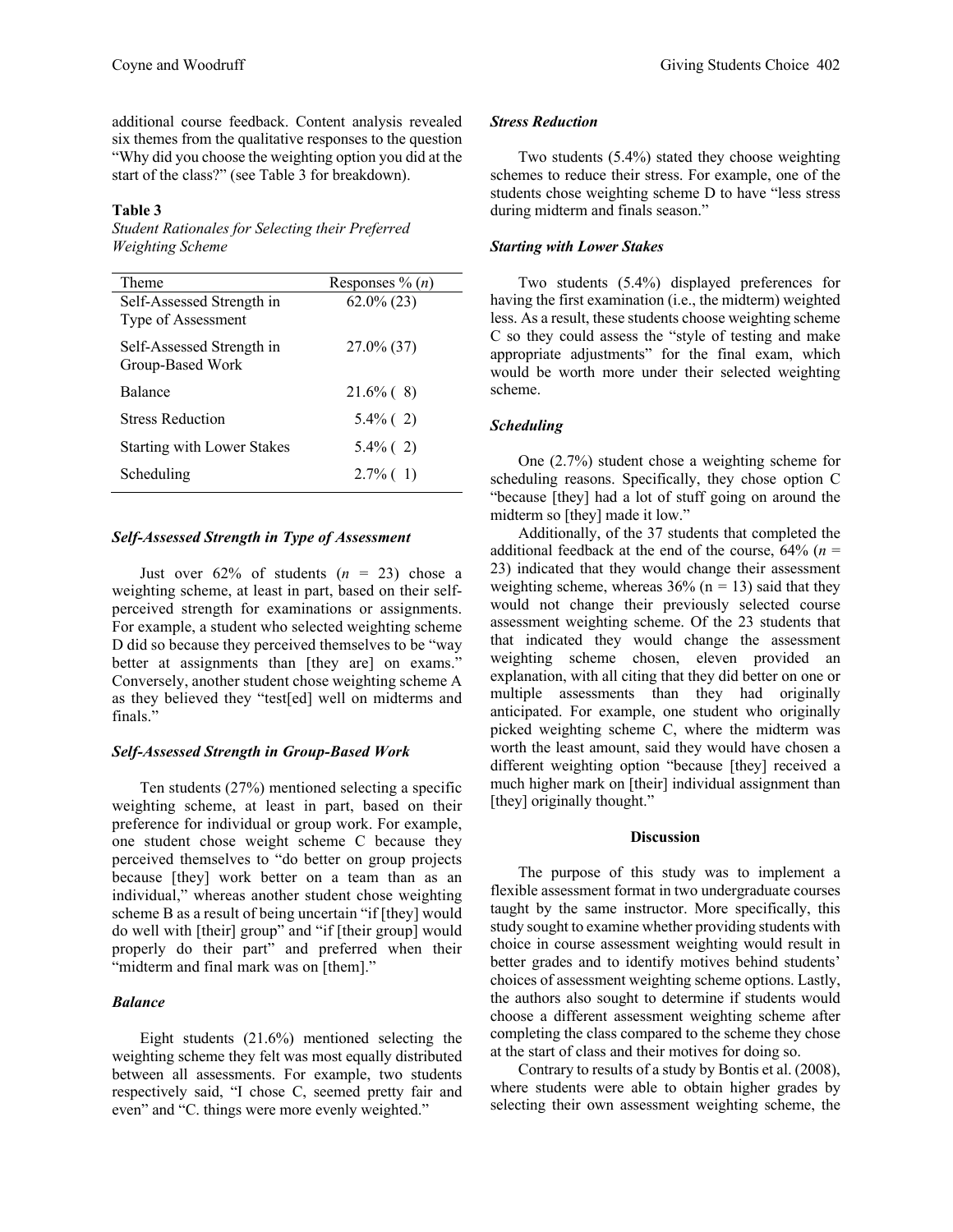majority of students in both courses examined in the current study did not select weighting schemes that resulted in their highest potential grade. Conversely, this research is congruent with previous studies by Dowling et al. (2003), Jones and McLean (2012), Pacharn et al. (2013), and Sharples et al. (2016) that suggest there is limited evidence that the use of flexible pedagogy in the delivery of course material and/or assessments leads to better grades for students, despite its ability to increase student engagement and create positive learning experiences (Wanner & Palmer, 2015). However, it should be noted that although the majority of students in both classes of the current study chose wrong, the average grade difference using the weighting scheme the students actually chose and the option that would have given them the highest grade was minimal (i.e., -1.05% and -0.79% respectively). Thus, more research examining students' abilities to maximize their grades by correctly identifying their strengths and selecting the most appropriate assessment weighting scheme, when given the option to do so, is needed.

For both courses, the most popular assessment weighting scheme chosen was that with the highest percentage allocated to group work (i.e., option D for Course 1 and option C for Course 2). Such results were not surprising as students often have positive opinions of group-based assessments in higher education (Ballantine & Mccourt Larres, 2006; Bartle et al., 2011; Gottschall & Garcia Bayonas, 2008; Orr, 2010). However, students appeared to somewhat inaccurately self-assess their strengths (i.e., as option D in Course 1 and option C in course 2 had the lowest proportions of students who correctly chose the grading scheme that would have resulted in the highest final grade). This potentially reinforces previous research by Wanner and Palmer (2015) and Rideout (2018) who emphasized the importance of providing structure and limiting the number of assessment weighting options students can choose from. By doing so, instructors (i.e., the most informed individual about the inner workings of the course) can avoid overwhelming students with too many options, which could potentially disadvantage students' learning and academic performance (i.e., lower grades) if students are not always able to correctly discern their strengths.

Six themes were discovered based on students' responses regarding their motivations for selecting a particular assessment weighting scheme. The most popular reason for selecting a particular weighting scheme revolved around students' self-perceived strengths for examinations or assignments, a theme echoed by Vander Schee (2011) and Rideout (2018). Additionally, almost a third of students also weighed their preferences for individual and group work when selecting a weighting scheme. As previously mentioned, more students selected assessment weighting schemes

skewing higher in group work, which is in accordance with previous research (Ballantine & Mccourt Larres, 2006; Bartl et al., 2001; Gottschall & Garcia Bayonas, 2008; Orr, 2010). Yet, the results of the current study's qualitative analysis do add to previous research by Ballantine and Mccourt Larres (2006), who noted that there are some students who prefer to work individually and express feelings of anxiety about group work.

The third most popular theme that emerged was the desire to select a balanced weighting scheme, where marks were most evenly distributed across all assessments. Many of the students who made such remarks noted that they were not sure where their strengths lied and preferred not to risk too much by overweighting any one assignment. Additionally, a smaller number of students chose weighting schemes that started off with lower value assessments and built towards higher value assessments as the semester continued in hopes of having a better idea of what to expect for assignments and examinations later in the term, when they were worth more marks. Such findings are supported by Francis (2008) who suggest that students enjoy the opportunity to have choice but that making such choices are not always accompanied by full confidence. Lastly, a small number of students expressed selecting weighting schemes in order to reduce stress for specific types of assessments or during times when their schedules were busy.

The majority of students (64%) who completed the additional feedback for Course 2 said they would have chosen a different assessment weighting scheme by the end of the course. These findings are similar those of Pacharn et al. (2013) who noted that students, when given the opportunity to modify their initial assessment weighting mid-course, frequently chose to do so. Additionally, in the current study, all students who provided an explanation as to why they would have selected a different assessment weighting scheme referenced doing better (or worse) than they anticipated doing on one or more assessments. Thus, such findings, in addition to those of Pacharn et al. (2013), suggest that students may struggle to accurately perceive their own strengths and weaknesses in regard to assessments and provides further support for Wanner and Palmer (2015) who advocated for the use of parameters when providing students with choice.

However, perhaps the most important findings of this study lie in the fact that even though students' grades did not improve by providing assessment weighting scheme flexibility, they did not really decrease either. Thus, based on the current study's qualitative findings and previous research suggesting that assessment flexibility can have other benefits (e.g., feelings of empowerment, Francis, 2008; personalization of the learning experience, Rideout, 2018; reduced stress, Pretorius et al., 2017), giving students flexibility in the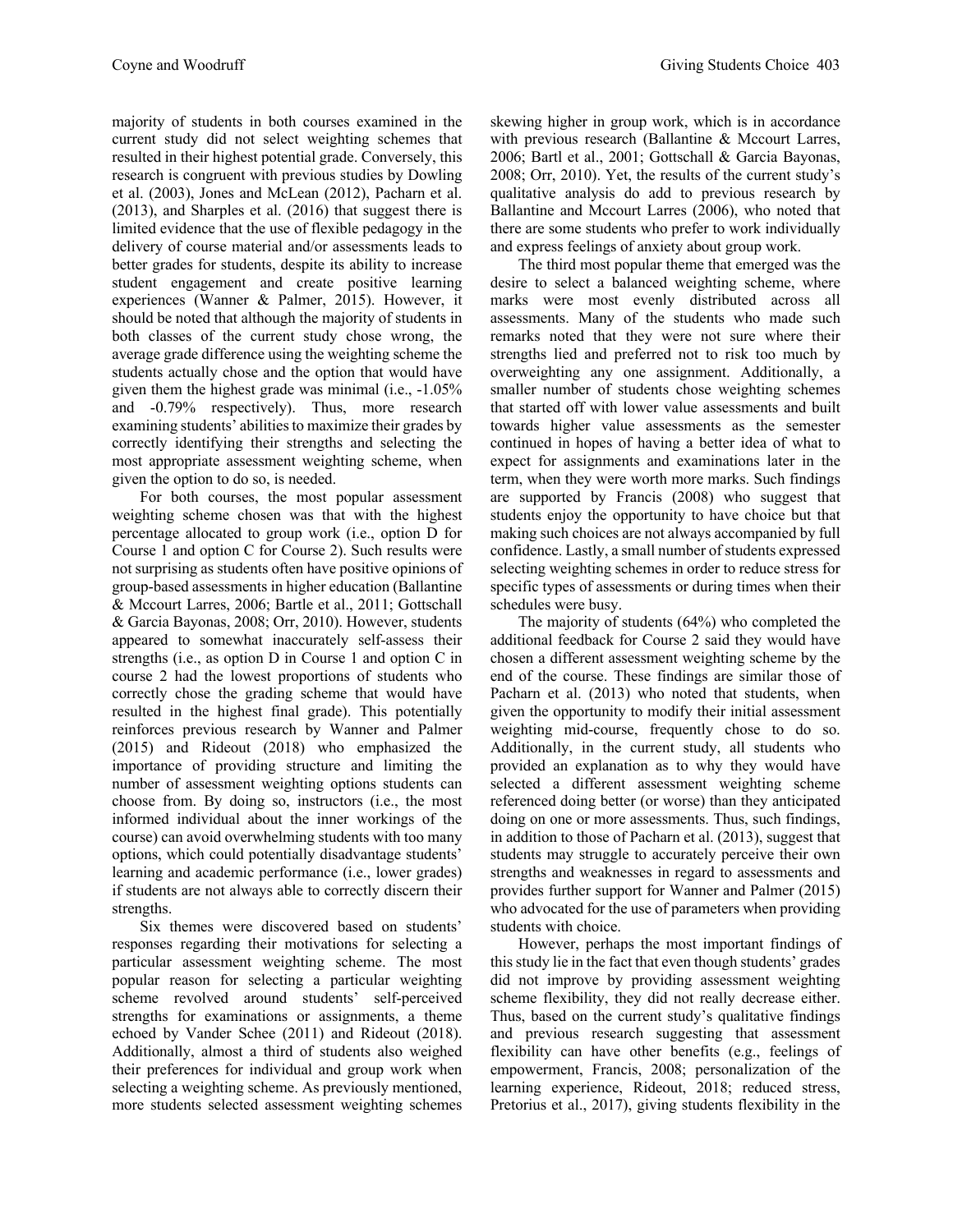weighting of assessments may have resulted in a better overall learning experience, with only negligeable sacrifices to student grades.

# **Limitations and Future Research**

A few key limitations should be kept in mind when considering the findings of the current study. First, only two undergraduate classes at one mid-sized university were included in the study. As such, the findings, although insightful, are not generalizable to all undergraduate courses. Future research involving a greater number of courses, potentially from a variety of different academic fields, is warranted. Second, to maintain confidentiality, the additional student feedback provided from students in Course 2 could not be linked to student grades, limiting other potential analyses.

## **Conclusion**

This paper has presented a feasible way for incorporating flexible assessment into moderatelysized undergraduate courses. Additionally, this study highlights that the use of flexible assessment weighting schemes does not necessarily result in grade inflation, but it can satisfy the desires of the contemporary student who wants more input into their learning environment and to create a more meaningful learning experience. Moreover, this study provides insight into students' motives for selecting specific weighting schemes. Lastly, this study suggests that even though students may not always accurately perceive their strengths and weaknesses regarding assessments, the consequences of making an incorrect weighting scheme selection may result in negligeable differences between actual and potential grades.

# **References**

- Bain De Los Santos, D., Kupczynski, L., & Bain, S. F. (2016). The lecture method is DEAD. *FOCUS on Colleges, Universities & Schools*, *10*(1), 107.
- Ballantine, J., & Mccourt Larres, P. (2007). Final year accounting undergraduates' attitudes to group assessment and the role of learning logs. *Accounting Education: An International Journal*, *16*(2), 163- 183. https://10.1080/09639280701234419.
- Bartle, E. K., Dook, J., & Mocerino, M. (2011). Attitudes of tertiary students towards a group project in a science unit. *Chemistry Education Research and Practice*, *12*(3), 303-311.

https://doi.org/10.1039/c1rp90037d

Biggs, J. (1996). Enhancing teaching through constructive alignment. *Higher Education*, *32*(3), 347-364. https://doi.org/10.1007/BF00138871

- Bontis, N., Hardie, T., & Serenko, A. (2008). Selfefficacy and KM course weighting selection: Can students optimise their grades?. *International Journal of Teaching and Case Studies*, 1(3), 189- 199. https://doi.org/10.1504/ijtcs.2008.019177
- Cohen, L., Manion, L., & Morrison, K. (2018). *Research methods in education* (8th ed.). Routledge, Taylor & Francis Group.
- Cook, A. (2001). Assessing the use of flexible assessment. *Assessment & Evaluation in Higher Education*, *26*(6), 539-549. https://doi.org/10.1080/02602930120093878.
- Dowling, C., Godfrey, J. M., & Gyles, N. (2003). Do hybrid flexible delivery teaching methods improve accounting students' learning outcomes?. *Accounting Education, 12(*4), 373-391. https://doi.org/10.1080/0963928032000154512.
- Francis, R. A. (2008). An investigation into the receptivity of undergraduate students to assessment empowerment. *Assessment & Evaluation in Higher Education*, 33(5), https://doi.org/10.1080/02602930701698991
- Gordon, N. (2014). Flexible pedagogies: Technologyenhanced learning. *The Higher Education Academy*, 1-24.

https://www.heacademy.ac.uk/sites/default/files/res ources/TEL\_report\_0.pdf

- Gottschall, H., & García-Bayonas, M. (2008). Student attitudes towards group work among undergraduates in business administration, education and mathematics. *Educational Research Quarterly*, *32*(1), 3-19.
- Graham, C. R. (2006) Blended learning systems: Definition, current trends, and future directions. In C. J. Bonk & C. R. Graham (Eds.), *Handbook of blended learning: Global perspectives, local designs* (pp. 3-21). Pfeiffer Publishing.
- Hoidn, S., & Klemenčič, M. (2020). *The Routledge international handbook of student-centered learning and teaching in higher education*. Routledge.
- Irwin, B., & Hepplestone, S. (2012). Examining increased flexibility in assessment formats. *Assessment & Evaluation in Higher Education*, 37(7), 773-785. https://doi.org/10.1080/02602938.2011.573842
- Jackson, M. (1997). But learners learn more. *Higher Education Research & Development*, *16*(1), 101- 109. https://doi.org/10.1080/0729436970160108.
- Jones, M. M., & McLean, K. J. (2012). Personalising learning in teacher education through the use of technology. *Australian Journal of Teacher Education*, *37*(1), 75-92. https://doi.org/10.14221/ajte.2012v37n1.1
- Khanova, J., Roth, M. T., Rodgers, J. E., & McLaughlin, J. E. (2015). Student experiences across multiple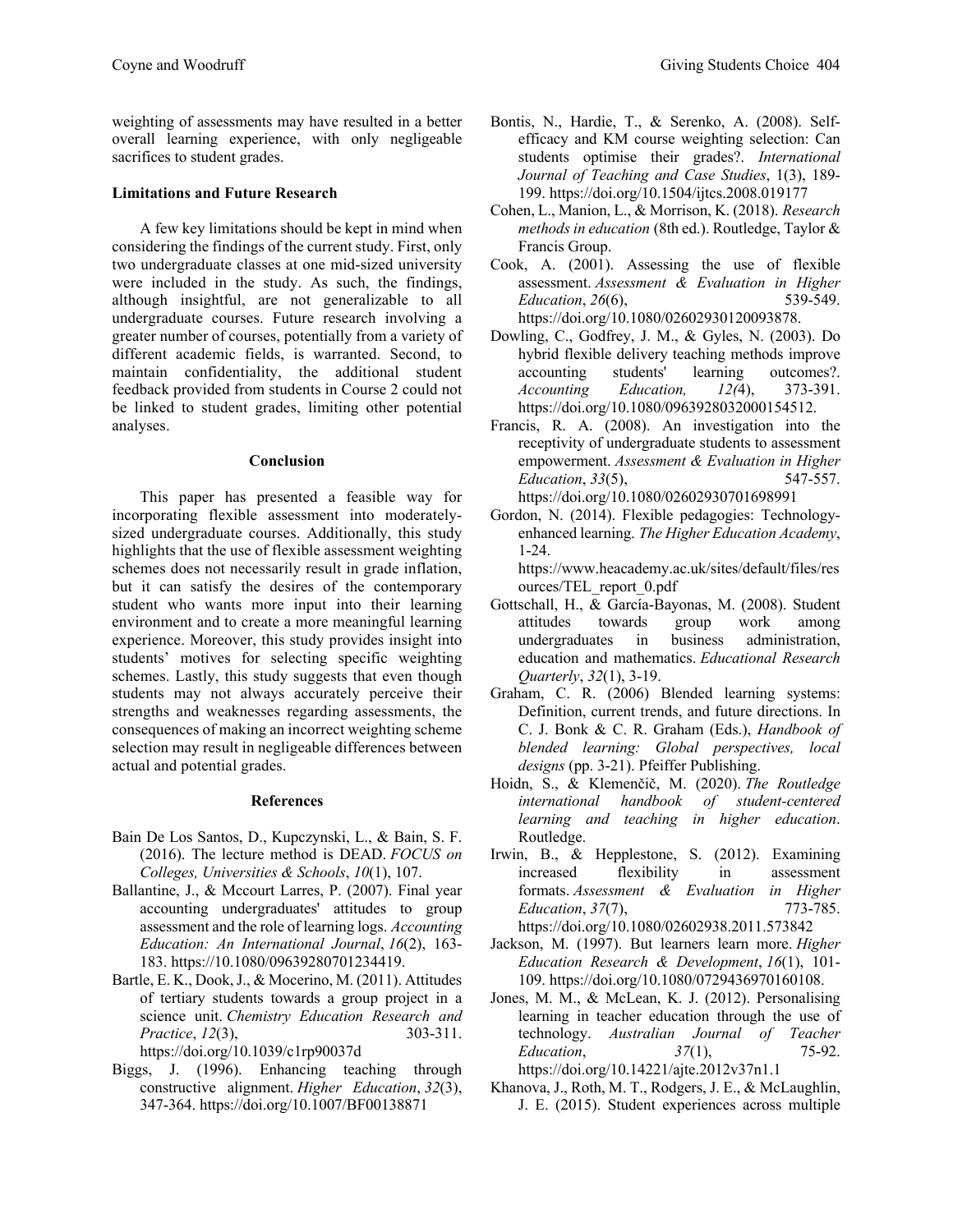flipped courses in a single curriculum. *Medical Education, 49(10),* 1038-1048. https://doi.org/10.1111/medu.12807.

- McLaughlin, J., Griffin, L., Esserman, D., Davidson, C., Glatt, D., Roth, M., Gharkholonarehe, N., & Mumper, R. J. (2013). Pharmacy student engagement, performance, and perception in a flipped satellite classroom. *American Journal of Pharmaceutical Education*, *77*(9), 196. https://doi.org/10.5688/ajpe779196
- McLinden, M. (2013). *Flexible pedagogies: Part-time learners and learning in higher education*. https://s3.eu-west-2.amazonaws.com/assets.creode.advancehedocumentmanager/documents/hea/private/resources/fp\_ptl\_r eport\_0\_1568036616.pdf
- Moffett,  $\overline{J}$ . (2015). Twelve tips for "flipping" the classroom. *Medical Teacher*, *37*(4), 331-336. https://doi.org/10.3109/0142159x.2014.943710
- Orr, S. (2010). Collaborating or fighting for the marks? Students' experiences of group work assessment in the creative arts. *Assessment & Evaluation in Higher Education*, 35(3), 301-313. https://doi.org/10.1080/02602931003632357
- Pacharn, P., Bay, D., & Felton, S. (2013). The impact of a flexible assessment system on students' motivation, performance and attitude. *Accounting Education*, *22*(2), 147-167. https://doi.org/10.1080/09639284.2013.765292.
- Pierce, R., & Fox, J. (2012). Vodcasts and activelearning exercises in a "flipped classroom" model of a renal pharmacotherapy module. *American Journal of Pharmaceutical Education*, *76*(10), 196. https://doi.org/10.5688/ajpe7610196
- Pretorius, L., van Mourik, G. P., & Barratt, C. (2017). Student choice and higher-order thinking: Using a novel flexible assessment regime combined with critical thinking activities to encourage the development of higher order thinking. *International Journal of Teaching and Learning in Higher Education*, *29*(2), 389-401.
- Rideout, C. A. (2018). Students' choices and achievement in large undergraduate classes using a novel flexible assessment approach. *Assessment & Evaluation in Higher Education*, *43*(1), 68-78. https://doi.org/10.1080/02602938.2017.1294144
- Santarossa, S., Coyne, P., Lisinski, C., & Woodruff, S. J. (2019). #fitspo on Instagram: A mixed-methods approach using Netlytic and photo analysis, uncovering the online discussion and author/image characteristics. *Journal of Health Psychology*, *24*(3), 376-385. https://doi.org 10.1177/1359105316676334
- Sharples, M., de Roock, R., Ferguson, R., Gaved, M., Herodotou, C., Koh, E., Kukulska-Hulme, A., Looi,

C., McAndrew, P., Rienties, B., Weller, M., Wong, L. H. (2016). *Innovating pedagogy 2016: Open University innovation report 5.* Institute of Educational Technology, The Open University. https://repository.nie.edu.sg/handle/10497/18319

- Strawser, M. G. (2018). *Transformative student experiences in higher education.* Rowman & Littlefield.
- Tiggemann, M., & Zaccardo, M. (2018). 'Strong is the new skinny': A content analysis of #fitspiration images on Instagram. *Journal of Health Psychology*, *23*(8), 1003– 1011. https://doi.org/10.1177/1359105316639436
- Vander Schee, B. A. (2011). Let them decide: Student performance and self-selection of weights distribution. *Journal of Education for Business, 86*(6), 352-356. https://doi.org/10.1080/08832323.2010.540047

Varsavsky, C., & Rayner, G. (2012). Strategies that challenge: Exploring the use of differentiated assessment to challenge high-achieving students in large enrolment undergraduate cohorts. *Assessment & Evaluation in Higher Education, 38*(7), 789-802. https://doi.org/10.1080/02602938.2012.714739

Wanner, T., & Palmer, E. (2015). Personalising learning: Exploring student and teacher perceptions about flexible learning and assessment in a flipped university course. *Computers & Education*, *88*, 354-369/

https://doi.org/10.1016/j.compedu.2015.07.008.

- Wood, L., & Smith, G. (1999). *Flexible assessment.* Paper presented at The Challenge of Diversity: The Delta 99 symposium on undergraduate mathematics. Queensland, Australia.
- Wright, G. B. (2011). Student-centered learning in higher education. *International Journal of Teaching and Learning in Higher Education*, *23*(1), 92-9.

PAIGE COYNE is a PhD candidate in the Department of Kinesiology at the University of Windsor. She holds a University Teaching Certificate from the University of Windsor and has taught or acted as the graduate teaching assistant for several undergraduate courses in Kinesiology. In addition to her research interests in examining the physical and social environmental factors that impact health and psychosocial behaviour, Paige is equally interested in the scholarship of teaching and learning.

SARAH WOODRUFF, PhD is an Associate Professor in the Department of Kinesiology at the University of Windsor. She teaches undergraduate and graduate Kinesiology courses in the area of health and wellness, nutrition, obesity and eating disorders, and population health. She is a community-based researcher who